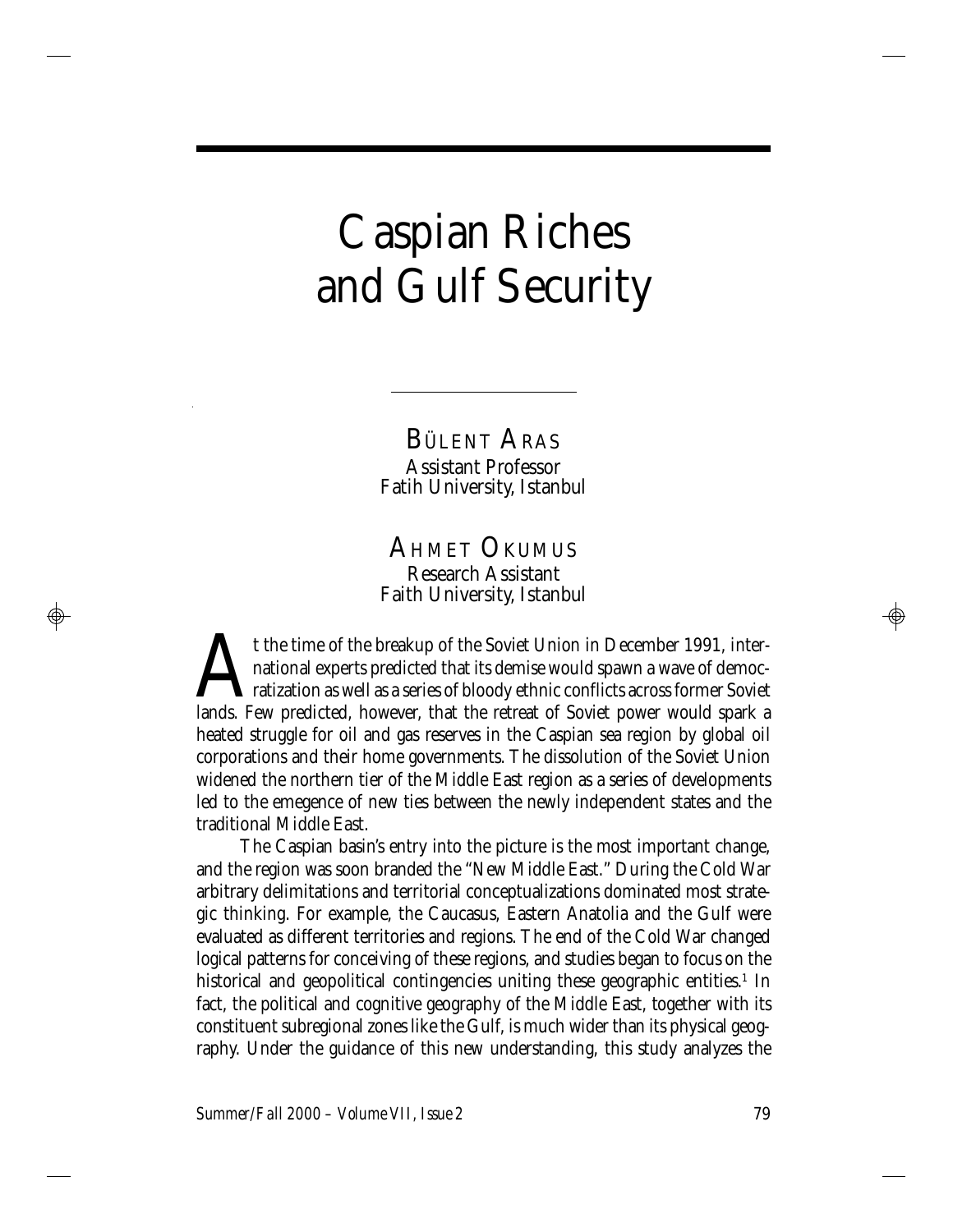impact of the Caspian's riches on Gulf security within the context of the enlarged Middle East.

The sudden disappearance of the bipolar composition of world politics led, according to some analysts, to the primacy of "the regional" in shaping and understanding security patterns of international politics.<sup>2</sup> However, the opening of the Caspian Sea's riches into the strategic rivalry, and its spatial proximity to the central arena of the world's energy resources—namely the Persian Gulf—challenges this kind of a regional turn in security thinking. This also challenges and blurs our traditional conceptions of region, which treats geographically defined delimitation as absolute ontological categories, rather than epistemological attributions. In fact, the parameters of security in that geopolitical expanse constituted by the Caspian and the Gulf cannot be identified depending exclusively on separate regional considerations.

The concept of a "security complex" proposed by Buzan seems appropriate in analyzing the international politics of the enlarged Middle East.<sup>3</sup> However, given the post–Cold War metamorphoses, this term becomes confining in face of a far broader geopolitical space emerging among the Caucasus, Central Asia, Anatolia and the Middle East. "Security complex" refers more to strategic maneuvering, under the realist insight, to security relations defined in perceptive terms, rather than to the substantial dynamics and much wider implications of a geopolitical space. This point can be more clearly made when we compare the Gulf region defined as a security complex with the Middle East defined as a broader geopolitical zone combining Central Asia, the Caucasus and Anatolia. To state this in more simple terms, if the Gulf is a security complex, then the Middle East as a regional system is something more than such a complex with its multifaceted, multigeographic nature. This new understanding makes it impossible to think of the Gulf region independently of the geopolitical concerns of the Caspian region, further complicating the jobs of decision makers interested in this region. The analyses regarding these regions should be conducted in view of this widened context.

The geo-economic ties that characterize the Middle East also prove the significance of grasping the Middle East as a geopolitical space. Most of the countries in the region, in particular the Gulf states, have economies that are fiscally dependent on the parameters of a transregional market—the international oil market. Any crisis related to oil in the region will eventually affect this global market, and vice versa. Consequently, the dynamic spatiality of the Middle Eastern regional system exceeds the physical limitations, and therefore considering the Middle East in these broader terms becomes inevitable when depicting a security framework for the region.

This kind of an analysis is also in line with the new security thinking that has expanded its definitional boundaries to encompass international economic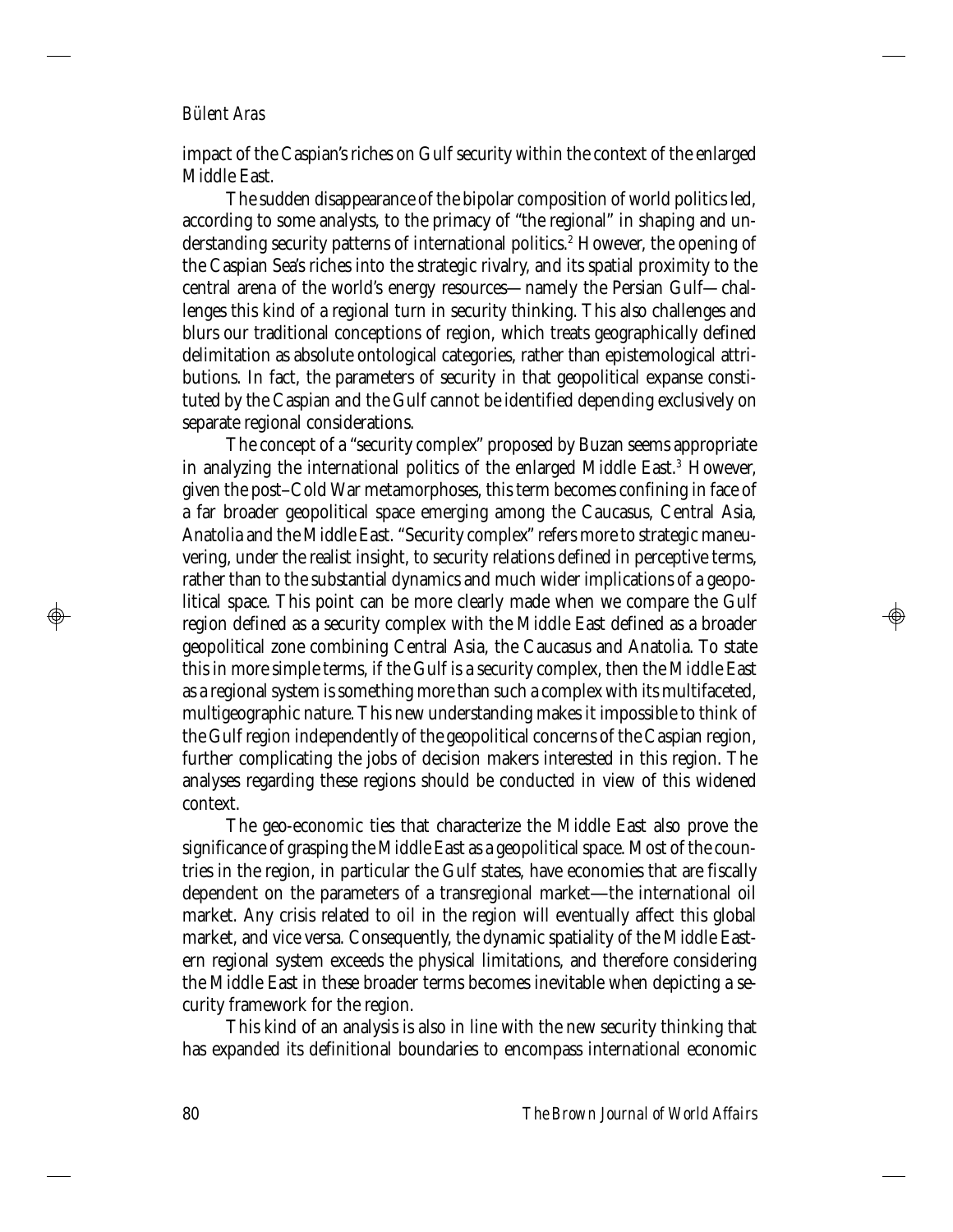# *Caspian Riches and Gulf Security*

issues and ecological concerns, in addition to purely political and military ones. The classically state-centric approach of realism, and its emphasis on the zerosum notion of security has been eroded by a multidimensional conception of security that emphasizes the security interdependence among different actors and in various issue areas.<sup>4</sup> Accordingly, this study first discusses current security issues within the enlarged Middle East, and then relates them to the context of the Caspian's riches.

## **Gulf Security**

 $\bigoplus$ 

Before discussing the main balances shaping Gulf security, it is necessary to consider the shifting nature of the framework of the Middle East and analyze Gulf security in this widened context. Recent discussions on Middle Eastern security involve a considerable amount of literature highlighting the emergence of a new Middle East. These discussions are inspired, to a certain extent at least, by Shimon Peres's use of the concept designating the region as a place where regional cooperation replaces political competition.<sup>5</sup> In fact, the nature of post–Cold War international politics has transformed the nomenclature of the discipline along with its conceptual patterns and definitive notions—such as "region" and "frontier." It is only normal that these transformations reflect upon a new conception of the Middle East.

However, interpretations differ when one attempts to describe the new characteristics of the region. Certain factors and processes have led to various optimistic forecasts for Middle Eastern security. The first and foremost development that implicates a new and more secure Middle East is the Arab-Israeli peace process. Depending upon the relative rapprochement between Israel and some of its opponents in the Arab world, some analysts foresee a peaceful future for the region. Considering the gradual internalization of Israel in the region, and its evolution from a cultural and then geopolitical alien to a recognized regional entity, prospects for a normalized, nonhostile strategic relationship seem possible. In fact, for a short period of time, the Madrid and Oslo summits reinforced this inclination towards optimism, though two situations make this assumption far from realistic. The first development was a negative shift in the peace process, especially with Netanyahu's coming into power, and the nonsupportive policies in relation to the peace process pursued during his government. The continuation of Israeli settlement policies and the delay of withdrawal from the West Bank have prevented peaceful expectations and turned the peace process into a "cold peace" that still continues to be a dominant state of affairs, depsite the positive implications of Barak's election.

The other factor that makes optimistic prophesies for the peace process unrealistic is the fallacious adoption of the process itself as the central criterion

*Summer/Fall 2000 – Volume VII, Issue 2* 81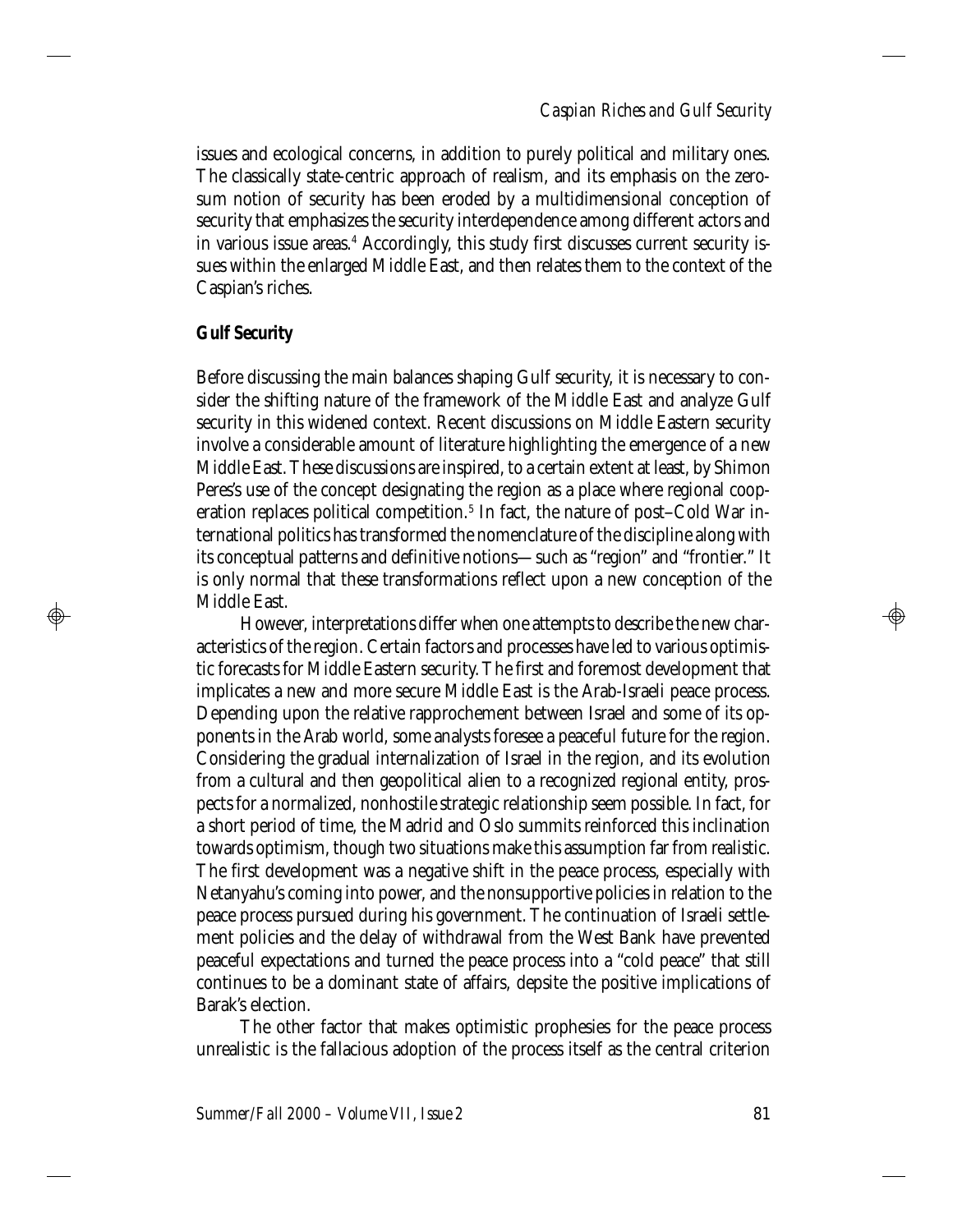and the ultimate condition for the security of the Middle East. The "perceived centrality" of the peace process creates a false impression that the settlement of Arab-Israeli problems will result in the end of chronic insecurity in the region. Although the peaceful resolution of problems between Israel and Arab countries

**Iran aims to increase its influence and prestige in the Caspian with regards to the United States and Turkey, while it has contributed little to the prosperity or security of the region.**

is one of the most important factors in enhancing security, there are many other dynamics and strategic trends that constitute the principal characteristics of security in the

Middle East. Apart from serious issues coming out of sustained crises in the peace process, Middle East politics are characterized by a large number of territorial disputes, ethnic and religious clashes, intra-Arab problems, civil wars, and intense competition for resources such as oil and water. This suggests that the major variables defining the future of security in the region will continue to be formative even if the peace process ends with real success.

Another matter that should be taken into consideration is the overly militarized perception of security in the Middle Eastern states. In general, the countries of the Middle East can be classified into two categories: traditional kingdoms and military-bureaucratic autocracies. Given the highly militarized nature of these states, increased military buildup and the proliferation of weapons of mass destruction (WMD) are some of the most critical issues concerning the region.<sup>6</sup> The strategic competition that characterizes Middle Eastern politics drives these countries to security planning largely based on the perception of military balances. Dependence on militaristic patterns of state behavior is the result of what can be called the "dictatorial mood" prevalent in these autocratic states. The confrontation potential between Israel and its Arab neighbors; strategic tension in the Caucasus and Central Asia with Turkey, Iran and Russia; and hegemonic attitudes and irredentist moves of countries like Iraq and Iran in the Gulf all pose serious threats to regional security and motivate high levels of militarization.

When we observe Iraqi and Iranian attitudes towards WMD acquisition and armament, we see similar trends. Both of these countries are labeled as rogue states, despite certain flexibility for Iran in international rhetoric, and lack any powerful outside support. They are the most marginalized countries by the hegemonic powers of the international system. Apart from this they both have a history of warfare extending to their civilian populations, particularly during the Iran-Iraq War. Their regional ambitions, Iraq's hope for territorial gain, and Iran's antiwestern revolutionary rhetoric and desires for preeminence in the Gulf pro-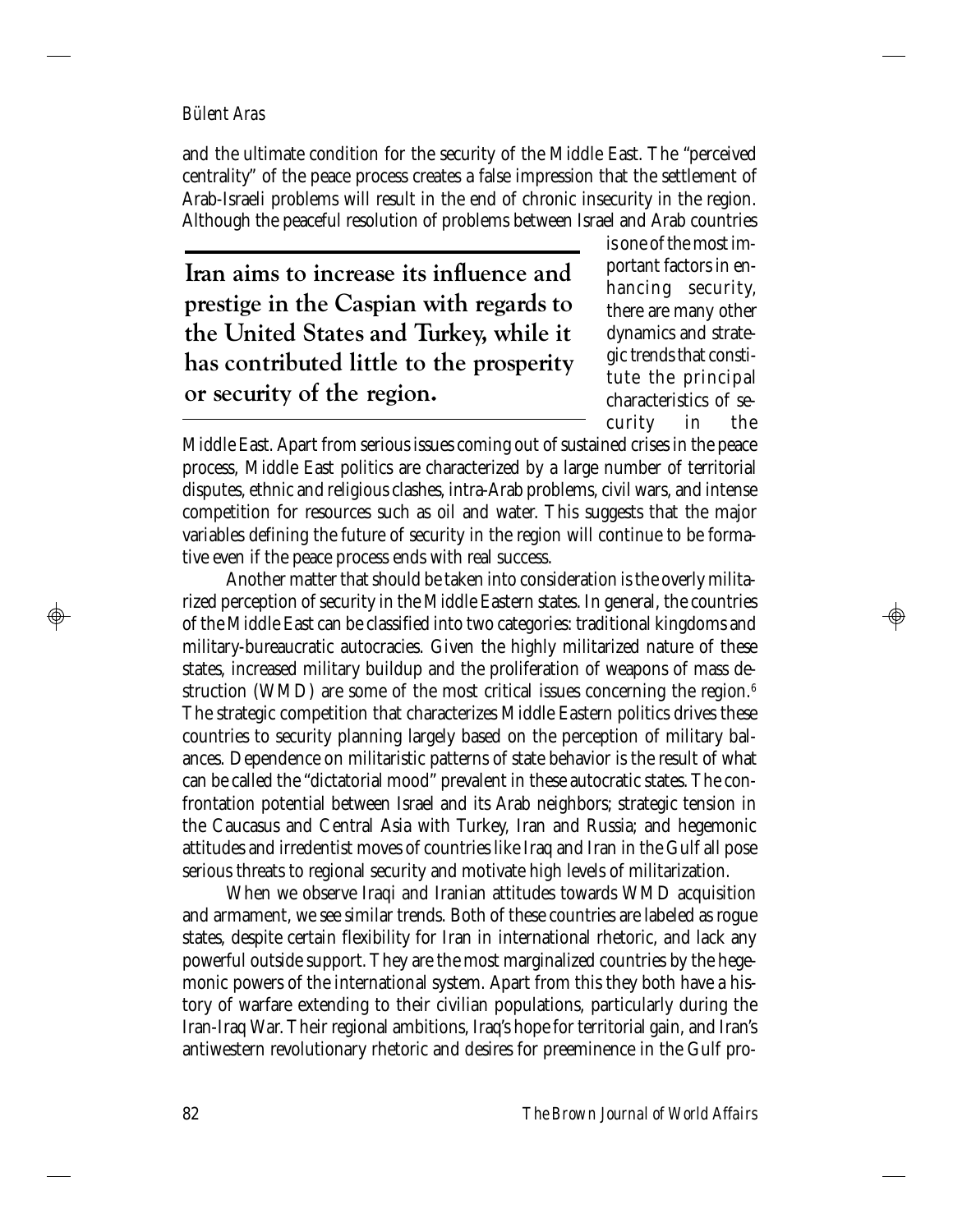vide sufficient reasons for harsh responses from regional and extraregional countries like the United States. Such responses come in two forms: either military intervention—the case of Iraq; or political-economic pressures—the case of Iran. In such a context, WMD acquisition and a substantial military capability are important means of preserving security for these two nations.

In Gulf Cooperation Council (GCC) states, there is also an upward trend in arms purchases. The perceptive lessons these states learned from the Gulf War egged on their pursuit of armament. In the face of an ambitious Iraq and a resurgent Iran, GCC states feel the need to enhance domestic defensive capabilities and follow high rates of arms purchases. This is also a way of burden-sharing with the United States and other allied powers in keeping post–Gulf War security in the region.<sup>7</sup>

In the post–Gulf War Middle East, militarization and WMD acquisition stayed at high rates in general. Even in the case of a relative decrease in arms purchase rates in the region or by a specific country, the nature of the arms, the motivational factors behind the will to purchase, and its perceived effects should be considered as important as the amount of military equipment being purchased. The downward trend in arms purchases does not necessarily decrease the severity of conflicts. As some analysts point out, the rise in the number of surface-tosurface ballistic missiles in the region is a sign of more severe results and increased casualties in possible military clashes.<sup>8</sup> The character of military equipment and technology is, therefore, more indicative of security than is its number.

The post–Cold War conditions in international politics bear important implications about armament and proliferation trends. The fading of patronclient relations between Russia and its local proxies left such countries as Libya, Syria, Iraq and Algeria on their own in security matters. The need for a more powerful indigenous military force increased, making armament and WMD proliferation the most reliable way of improving domestic capabilities. Moreover, with the dawn of strategic alternatives to both the non-alignment movement and outright dependence on Soviet backing, WMD possession became the most preferable option to enhance the regional and international position of local countries. In the post–Cold War world, WMD capability seems to be the most influential vehicle for international prestige, assertiveness and attention. The search for strategic weight drives many countries to the fringes of WMD proliferation.<sup>9</sup> Increased militarization and WMD proliferation will continue to be decisive in regional security, and some kind of a "catch-up" arms race will be constitutive in regional security projections.

Moreover, despite some collectively minded initiatives in the region, Middle Eastern countries lack a true commitment to institutionalized security arrangements. Two institutions are generally mentioned when collective security is thought of in the region; one is the Arab League and the other is the GCC. However,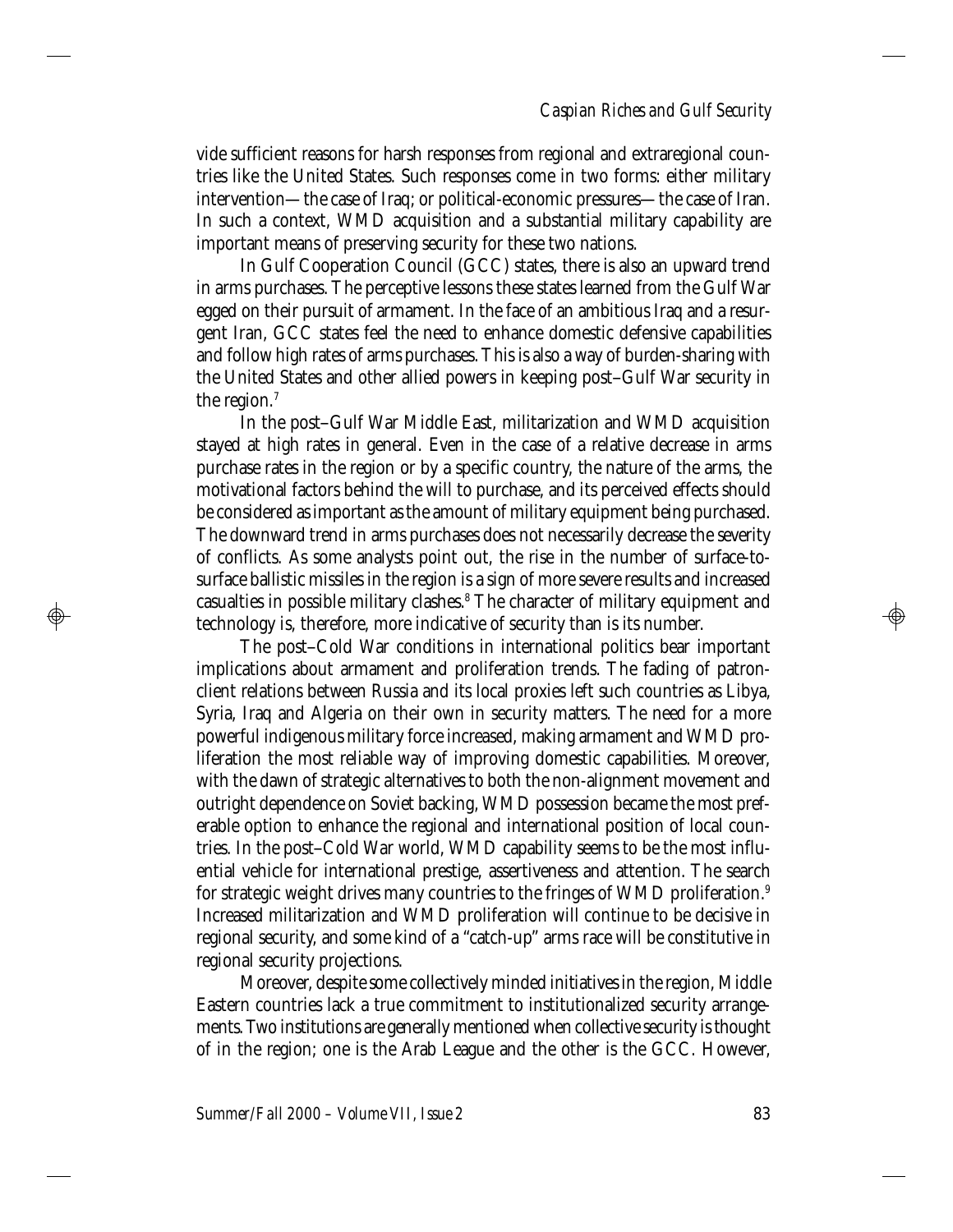neither of them can be regarded as a strictly indigenous institution designed specifically for security. First of all, they do not encompass the entire region and therefore could not manage to resolve any critical conflict. Most importantly, they are unable to create a firm basis of confidence in their members or to enhance their members' formal commitment to these institutions. The reluctance of regional actors to commit formally to common security institutions is easily observable. Although the GCC and the Arab League are important forums for discussions on security-related matters and grounds for security-related diplomacy, they cannot carry out decisive roles in conflict resolution. Informal security activities, rather than formal security relations, are on the rise in the region, especially in the form of joint strategic activity involving non-regional actors such as the United States.

Focusing more on the Iranian attitude, which is at the core of all potential conflicts in the Gulf region, there were speculations for a possible moderation in Iranian foreign policy after the election of Mohammed Khatami, particularly with regard to Middle Eastern states. Iranian Foreign Minister Kharazi said that one of the priorities of the new Iranian Government's policy was to establish closer cooperation, wider prospects and improved relations with Arab states.<sup>10</sup> In return, the Arabs looked forward to the positive changes that Iran's new president, Mohammad Khatami, has promised in order to boost the country's ties with its Arab neighbors. Hamad Bin-Ali al-Sulayti, assistant secretary general of the Gulf Cooperation Council for political affairs, said the six constituent members of the council are looking forward to concrete confidence-building measures and to putting bilateral relations back on the right track. Muhammad Zakariya, assistant secretary general of the Arab League for political affairs, said Iran has acquired the credentials to be a friend and ally of the Arabs. He said that with the kind of Iranian president now in office, chances have improved for a solution to the dispute between Iran and the United Arab Emirates over the three islands of Tunb al Sughra, Tunb al Kubra, and Abu Musa.<sup>11</sup> Indeed, as some analysts point out, the changes in leadership typologies in both Iran and Saudi Arabia, together with weakening economic conditions, created a certain measure of rapprochement between the two countries that have serious implications for the global energy market and for the security composition in the region. According to Bahgat, this development should not be evaluated in zero-sum terms because it is not directed against a third party. On the contrary, this can help stabilize the global oil market and the region's security.<sup>12</sup>

Despite this positive atmosphere that reached its peak after Khatami's visit to Saudi Arabia, there are still difficult problems with which to be dealt. Gulf countries expect Tehran to act in the following manner in order to ease tensions with the Arabs and to put an end to the protracted crisis, which continues to contribute negatively to security in the Middle East: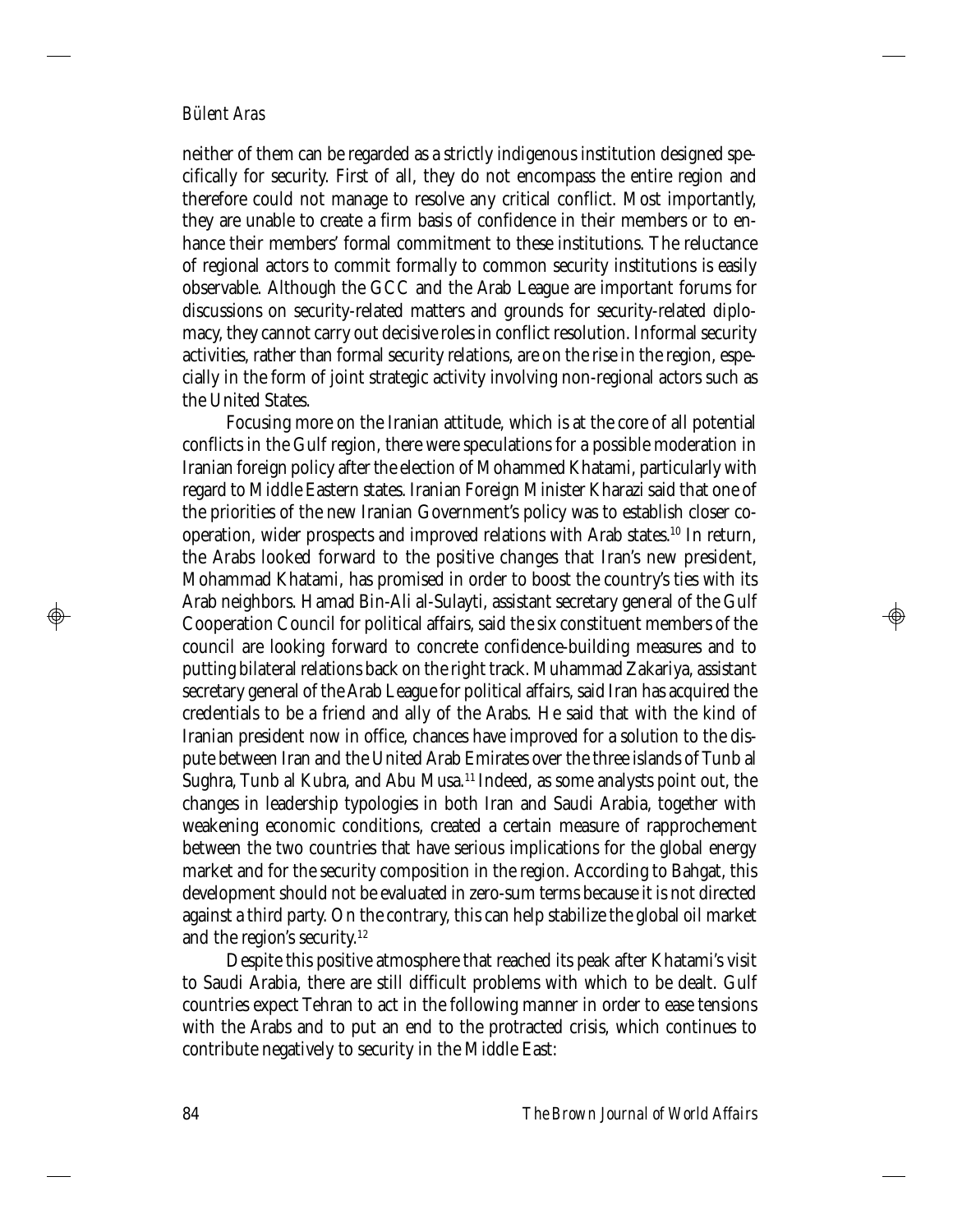- Reexamine and negotiate in a friendly manner the various issues of dispute. This includes opening the file on the seizure by force of the three United Arab Emirates islands in 1971. The two sides should rely on international arbitration if direct talks between them fail.
- Adhere to a policy of joint cooperation in fighting all forms of terrorism; forbid any terrorist elements to seek asylum in Iran or the Arab world; and extradite fugitives with criminal sentences to the proper country.
- Discard all slogans that undermine the sovereignty and security of Iran and the Arab countries, including the slogan "exporting the revolution."
- Protect the security of the Arab League states. This is an indivisible task. All defensive measures must be taken to deter any external or internal aggression directed towards any Arab state in accordance with the letter and spirit of international and regional charters.<sup>13</sup>

As a final note, the future of Gulf security will be determined on the basis of Iran's capability and willingness to fulfill these demands. Western military presence in the Gulf has in fact led to a decline in Iran's strategic importance, a shrinking of its regional role, and a narrowing of the scope of its political and military activity in the region. Iran's opposition to the Middle East peace process is partly due to Iran's fear that an end to the Arab-Israeli conflict will lead to the outbreak of an Arab-Iranian conflict that will raise sensitive Arab-Iranian issues which have remained suspended; most importantly, the issue of the three islands in the Gulf.

#### **The Impact of Caspian Riches on Gulf Security**

 $\bigoplus$ 

The emergence of the Caspian region in international politics further complicated the geopolitical situation, adding new ties between the traditional Middle East and its northern tier. Issues like oil prices, pipeline politics, external intervention and regional conflicts have entered the scene. For example, the oil price from November 1997 to December 1999 continuously fell, reaching lows not seen since the first oil shock of 1973.<sup>14</sup> The fall of oil prices has significantly diminished the importance of Caspian oil. These oil reserves appeared increasingly vulnerable with oil prices around \$10 per barrel—especially since there is a \$7 per barrel transport cost involved in moving Caspian oil to the Black Sea.

Many analysts argue that prices will remain low for several years if not longer. If accurate, such low prices could force changes in behavior that would affect private companies, national oil companies and markets in general. In the aftermath of the last great price collapse of 1986, this meant reducing project costs. An obvious solution for the producing governments, already underway before the current price crisis, is to allow foreign companies access to develop their reserves. The logic is that private sector companies will generate greater revenues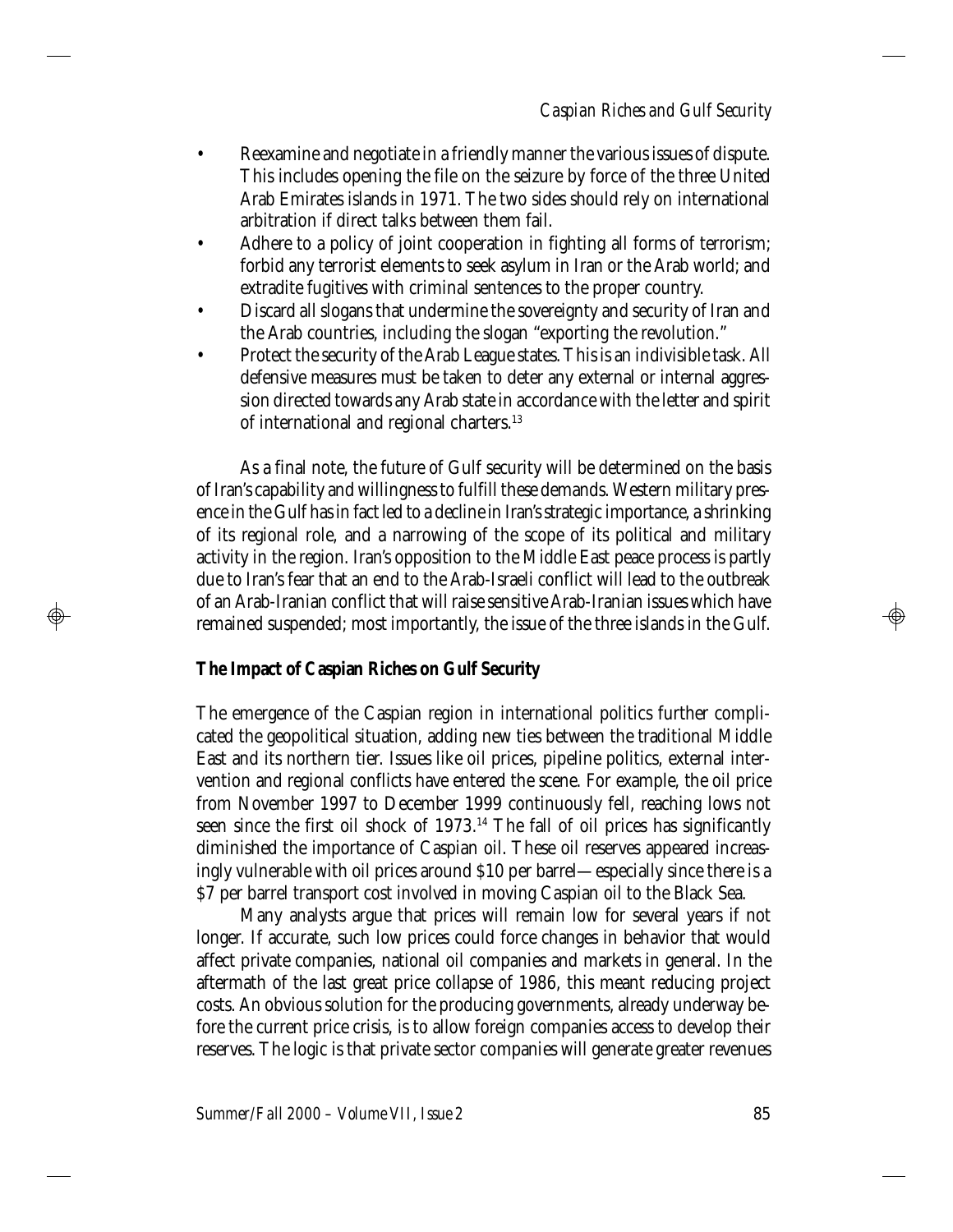more quickly and at lower prices. However, the estimations that prices would remain low were not true. As mentioned previously, in the 13 months before December 1999, average monthly crude oil prices declined 50 percent to \$9.31 per barrel. The subsequent nine months witnessed an astonishing 150 percent increase in price to \$15 per barrel.

Though estimates differ, the Caspian region is believed to contain proven oil reserves in the range of 30–40 billion barrels. Some analysts estimate that potential reserves could bring total reserves to over 200 billion barrels. In April of 1998, during heated debates concerning the construction of pipeline routes, the London-based International Institute for Strategic Studies (IISS) released a report questioning the estimated figures of oil deposits in the Caspian Sea region. The IISS experts argued that the 200 billion barrels projected by the United States Department of Energy were an exaggeration. They put forward that the Caspian region's oil deposits are between 25 and 35 billion barrels, which is comparable to North Sea oil reserves.<sup>15</sup> It is no secret that this amount would represent a new source of non-OPEC oil production. This reserve may eventually become a threat to Gulf oil unless the region's countries adopt more market-oriented policies of economic investment. New prices and investment policies would be needed for the sake of protecting the Gulf's share from newcomers, whether from the Caspian Sea or any other source. One should also note that a series of complicated technical, economic, logistical, geopolitical and social obstacles are in the way of the rapid development of Caspian oil reserves. However, existence of reserves other than Gulf oil would mean a high price strategy might not be sustainable for Gulf producers.

Economists at the Organization for Economic Cooperation and Development prepared a study, which says proven oil reserves in the Caspian Basin amount to about 3 percent of total world resources. It also asserts that the region has about 7 percent of world reserves of natural gas. In their view, the Caspian region could bridge any resulting energy gap, if war or other kinds of turmoil interrupt Middle East supply.<sup>16</sup>

However, the real problem for Caspian and Gulf security lies elsewhere, and this might be clarified with reference to the political and economic experiences of the Middle East. The principal threat to the Gulf economies is still their heavy reliance on oil revenues at the threshold of a period, which, as specialists argue, will be characterized by low oil prices together with a prospective global oil surplus.<sup>17</sup> The oil principalities—or as some call them, the "rental states"—in the Gulf depend mostly upon the generosity of oil resources. They have no solid industrial base or any real diversified production. Their domestic order is preserved by the social benefits inherent in the appropriation of money from high oil revenues. Continuously falling oil prices, then, are fatal for the Gulf states. It is the increasing possibility of growing internal instability in face of contracting oil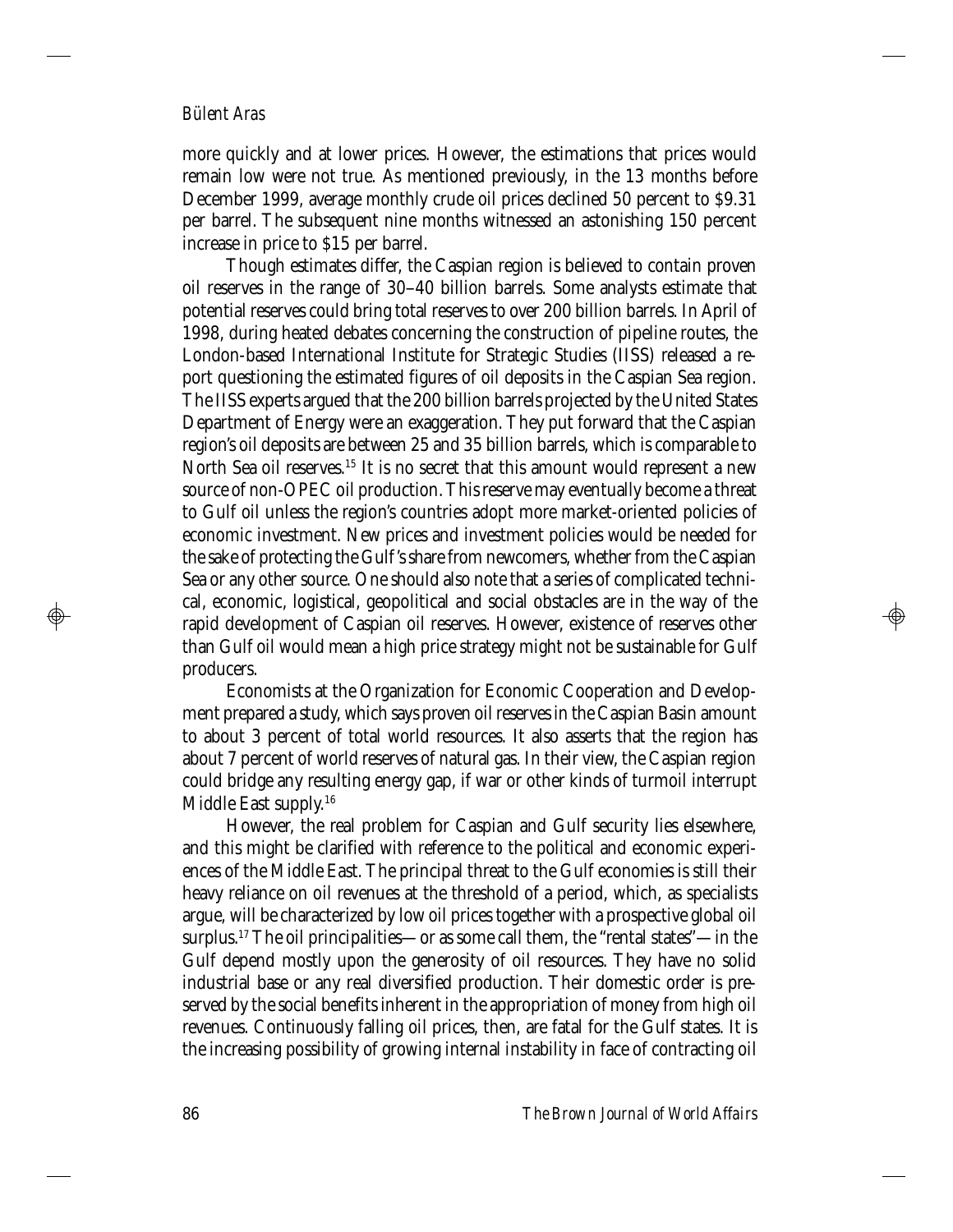revenues, rather than external threats, that will be the real challenge to security in the region.

The patterns of development pursued by the Caspian states seem to follow an analogous line. The reliance on the prospective fruits of natural resources, rather than on socio-political reform and institution-building, recalls the historical experiences of the Middle Eastern countries, further confirming the fateful alignment of these two regions in strategic thinking. Most of the countries in the Middle East acquired their statehood following the colonial period, a fact evidenced by the artificial boundaries separating them. Their state-building experiences were driven largely by their oil-centered socio-economic structure. The recurring instabilities in the region stem from this over-dependence on oil revenues without a genuine industrial production base and from the lack of a firm legacy of state tradition. Similar processes might be experienced in the Caspian region, though in no worse conditions. The Caspian states emerged from the formal disintegration of the Soviet empire in a manner analogous to the end of colonial rule in the Middle East. In dealing with the state-building problems, the Caspian states are also oriented more toward the promises of natural riches than toward institutionalized reform. Given the diminishing returns of a volatile oil market and the declining oil prices predicted for the following decades, this kind of attitude and policy can easily result in chronic internal tensions within the Caspian

states as well as in the Gulf. Furthermore, neither these indigenous countries nor the United States, which is the prime security manager in the region, are prepared for these growing internal instabilities. In handling inter-state clashes in these regions

 $\bigoplus$ 

**Western military presence in the Gulf has led to a decline in Iran's strategic importance, a shrinking of its regional role, and a narrowing of the scope of its political and military activity in the region.**

the United States proved itself well, but as the Iranian revolution in 1979 and the bloody conflicts in the Balkans—especially in Bosnia—indicate, U.S. initiative cannot resolve mature internal instabilities easily.<sup>18</sup> In this sense, the Caspian's wealth in natural resources may turn into a self-destructive possession.

The transportation of the Caspian's riches to the global market is another heated issue. Since the beginning of the debate over carrying the reserves of the Caspian Basin reserves to world markets, the idea of transporting oil through Iran has been kept alive and found supporters from various parties to the debate.<sup>19</sup> The main reasons for this are the relatively better shape of Iran's domestic pipeline and the country's proximity to Azerbaijan, Kazakhstan, and Turkmenistan, in addi-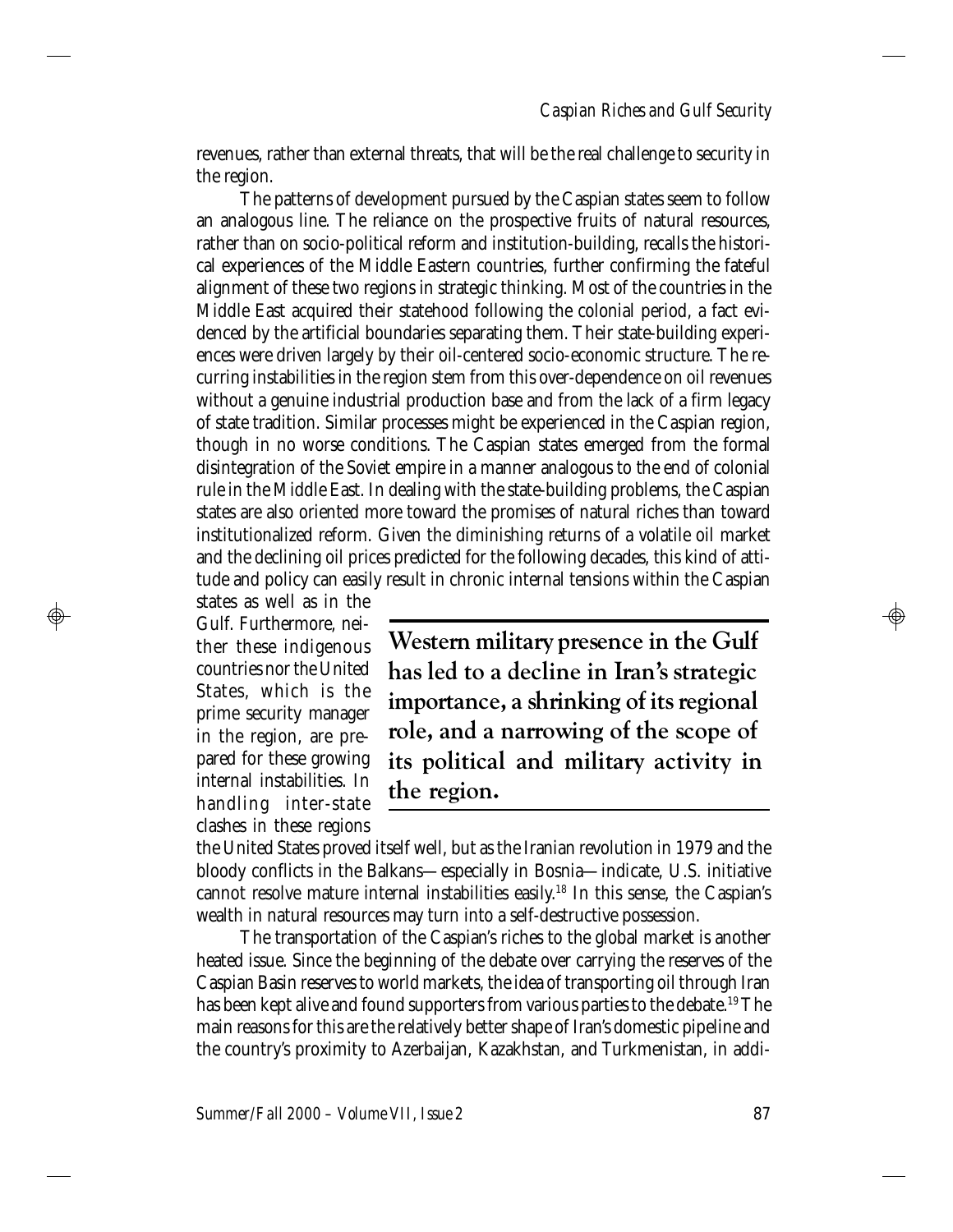tion to its borders on the Caspian Sea. The Iranian pipeline option requires an extra 100 kilometers of pipeline with a cost of \$350 million. This route would connect the Azerbaijani side of Caspian oil fields along the coast to existing pipelines that lie southeast of Tabriz. No international oil companies have yet begun to talk of building transit pipelines from the Caspian through Iran to the Gulf. Taking this situation into consideration, Tehran seems willing to sign more swap agreements with the countries of the Caspian Sea region. Swaps offer an easy way both to supply northern Iran, which is far from the oil-rich southern region, and to increase Iran's leverage on world markets, even if the oil is sold on behalf of others. The latter has an important implication for the entire region, since Central Asian countries would then be dependent on Iranian markets and transport routes. Furthermore, this situation would increase Iran's position and influence in the Persian Gulf.

The projected development certainly would not be desirable for the United States and its allies in the region. This would worsen the current state of relations, namely the security dilemma, which may be defined in terms of the fact that most of the ways in which a country seeks to increase its security have the unintended or intended effect of decreasing the security of other nations. In geopolitical environments in which competition rather than cooperation is the rule of the day, countries are quick to attribute malevolent intentions upon their perceived adversaries, even if their adversaries' activities are ambiguous in nature. Moreover, under such conditions, all players are likely to view events in a zero-sum fashion in which a gain by one side is perceived by the other as a loss. Unfortunately, the Caspian region, as the northern part of the Middle East, is emerging as such an environment. Iranian activities are intentionally aimed to increase Tehran's influence and prestige in the region vis-à-vis the United States and Turkey, while in actuality Iran has contributed little to the prosperity or security of the Caspian region.

The American government perceives that it has been deeply engaged in the security of the Persian Gulf, which has been threatened by both Iran and Iraq in the last two decades. The dual containment strategy has been very costly to maintain over an extended period of time. The security dilemma that the White House faces in the region is very likely to increase as new players enter into the scene via the connection of Caspian oil. The prerequisite for security in the Persian Gulf is the commitment of the regional states to the sovereignty of the oil producing countries in the region. Therefore, if the Iranian objective of shipping Caspian oil to the Gulf is realized, then Russia and Iraq may engage in a new alignment to contain the increasing power of Iran in the region, which in turn would aggravate security considerations in the region between these rival nations. On the other hand, if the Turkish option of a pipeline through the Baku-Ceyhan line is overstressed, then Iran and Russia may be pushed closer together.<sup>20</sup>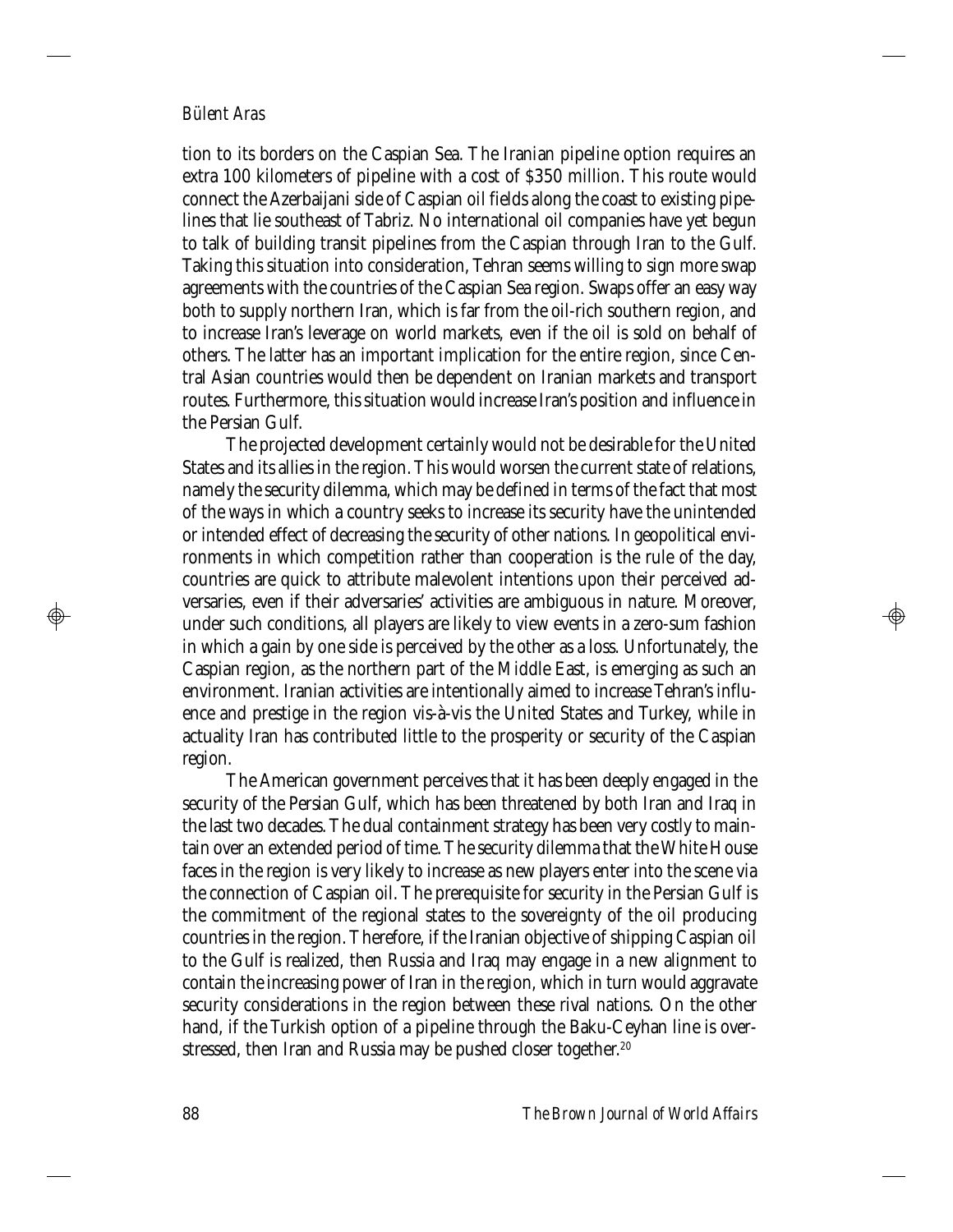## *Caspian Riches and Gulf Security*

Eventually, however, the rising discontent with the policy of "dual containment" might likely change U.S. policy. This is due to the fact that, "in addition to being costly to the United States, these measures have caused friction with U.S. European allies, disputes with China and Russia, and deep concern among some of the Gulf states—all without successfully isolating Iran."<sup>21</sup> Some even argue that the American equation of Iran with Iraq under the dual containment logic may force these countries into a tactical alliance. Therefore, considering the reality of their being natural players in the region, Iran and Iraq should eventually be integrated into the security architecture of the Middle East.<sup>22</sup> Thus it is most probable that there will be a gradual shift in the "dual containment" policy.

Apart from the "dual containment policy," the U.S. overall presence in the Middle East is itself problematic. The burden and responsibilities of deep U.S. involvement in Gulf politics creates intense criticism. One author, criticizing the Clinton administration's Middle East policies, states, "five years later, anti-American sentiment in the Arab world is on the rise, the peace process is in tatters, and attempts to isolate Iran and Iraq have backfired miserably."23 U.S. over-involvement in Middle East politics alienates indigenous populations, further exposing U.S. military bases to local aggression. It seems that, in the face of a growing political consciousness in the South, and a growing sensitivity with regard to casualties in the North, U.S. presence and involvement in the region will be increasingly troubled.<sup>24</sup>

# **Conclusion**

 $\bigoplus$ 

The new geopolitics of the Middle East drive major regional powers into new and more challenging policy formulations and strategic calculations, as is apparent in the Caspian pipeline debate. The connection of Caspian energy resources to world markets pose serious difficulties among the states involved in the matter. The addition of this issue to the other more historical ones creates a dynamic, but more threatened, Middle East.

The internal challenges resulting from stagnating oil prices, demographic growth, political instabilities, and ill-fated economies are grave issues for the region. Given all these features—the region's vast oil but few water resources, unmet expectations of the so-called "rogue nations," and regional and international ambitions regarding the Middle East—it will continue to be among the most dangerous areas of the globe.

After discussing the impact of Caspian riches on Gulf security within the context of the enlarged Middle East, powerful, institutionalized, and collective security cooperation seems to be an unlikely prospect, given the decades-long conflicts, the ill-defined borders, the territorial and demographic fluidity, and the lasting strategic competition for oil and water. Foreign policy analysts and policy-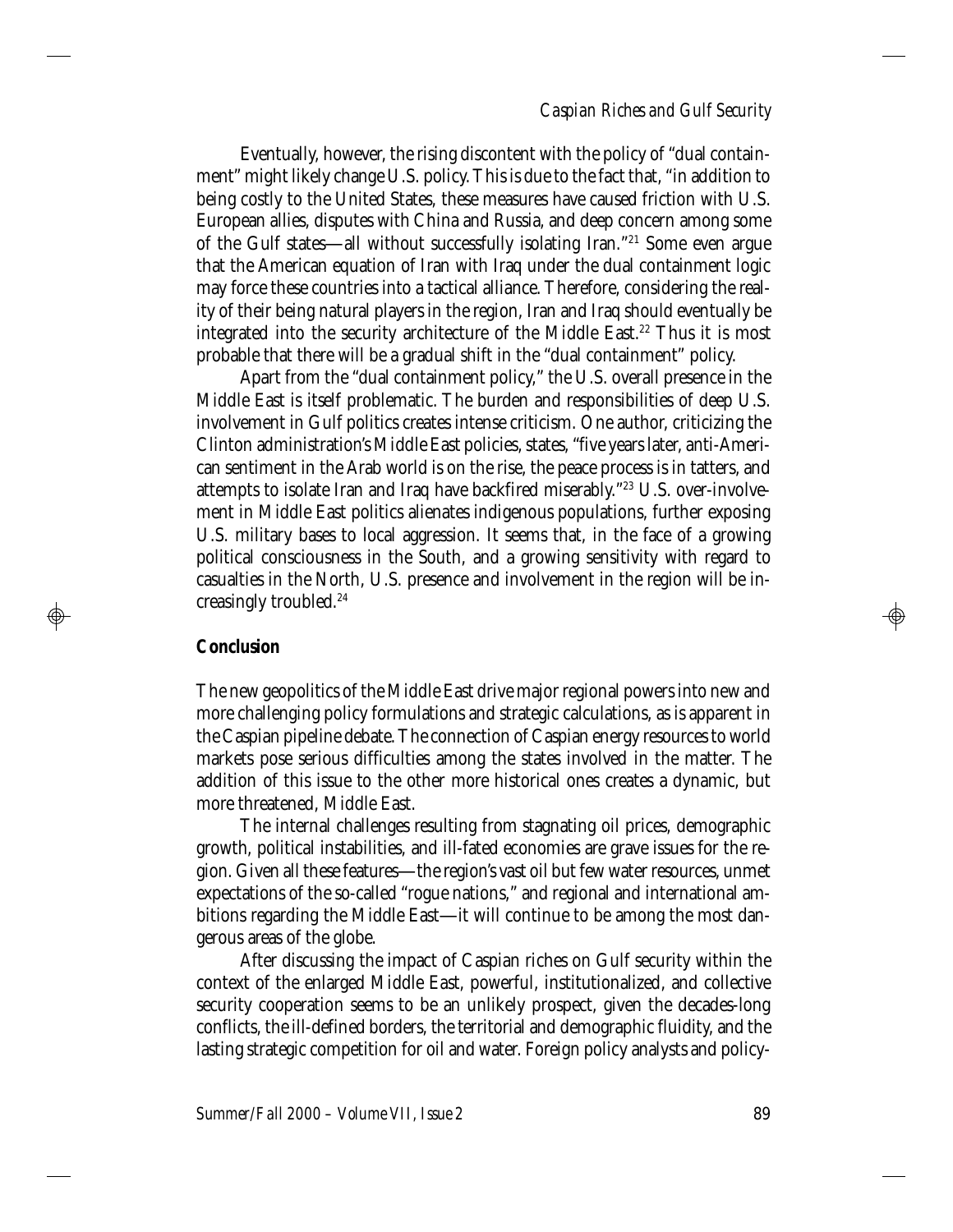makers should be aware that in the short term—even optimistically speaking regional states will pursue defense and deterrence policies backed by shifting alliances. As Cohen argues "it is necessary to grasp the individual nature of these countries rather than viewing Central Asia as 'part of the former Soviet Union,' the 'near abroad' of Russia, or 'part of the Muslim world."<sup>25</sup> This argument at first seems contradictory to our idea of a broad geopolitical zone combining the fate of the Gulf with the Caspian region. In reality however, since any decisive strategic move coming from a key player in Caspian affairs will generate in other powers a responsive act aimed at releveling the strategic balance, this fact furthers the security interdependence of the enlarged Middle East.  $\bigcirc\hspace{-3.5pt}\mathscr{C}$ 

## **Notes**

 $\bigoplus$ 

1. Robert D. McChensey, "Central Asia's Place in the Middle East," in *Central Asia Meets the Middle East*, David Menashri (ed.), (London: Frank Cass Publishers, 1998) 29.

2. Mohammed Ayoob, "From Regional System to Regional Society: Exploring Key Variables in the Construction of Regional Order," *Australian Journal of International Affairs* 53, no.3 (November 1999): 247–261.

3. Barry Buzan, Ole Waever, and Wilde Jaap De, *Security: A New Framework for Analysis* (Lynne Rienner Publishers, 1997).

4. J. Ann Tickner, "Re-visioning Security," in Ken Booth & Steve Smith (ed.), *International Relations Theory Today* (Cambridge: Polity Press, 1997) 175–197.

5. Alain Gresh, "Turkish-Israeli-Syrian Relations and Their Impact on the Middle East," *Middle East Journal* 52, no. 2 (Spring 1998) 202–203.

6. Zeev Maoz, "Regional Security in the Middle East: Past Trends, Present Realities, and Future Challenges," in Zeev Maoz (ed.), *Regional Security in the Middle East* (London: Frank Cass Publishers, 1997) 6.

7. Bjorn Moller, "Resolving the Security Dilemma in the Gulf Region," at <http:// www.ecssr.ac.ae/periodicals/03uae.eop9intro.htm> and <http://www.ecssr.ac.ae/periodicals/ 03uae.eop9dilemma.htm>.

8. Maoz, 23.

9. Ian O. Lesser & Ashley J. Tellis, Strategic Exposure: Proliferation Around the Mediterranean ( RAND Publications: 1996) 6.

10. Al-Sharq al-Awsat, in Arabic, 29 August 1997, 2 cited in *FBIS-NES-97-241*.

11. Al-Sharq al-Awsat, in Arabic, 31 August 1997, 2 cited in *FBIS-NES-97-249*.

12. Gawdat Bahgat, "Iranian-Saudi Rapprochement: Prospects and Implications," *World Affairs* 162, no. 3 (Winter2000): 108–116.

13. Al-Ahram, in Arabic, 17 May 1997, 11 cited in *FBIS-NES-97-097*.

14. The factors, which precipitated the sharp decline in crude oil prices, are OPEC's decision to increase oil production ceilings, the reemergence of Iraqi oil, the Asian financial crisis, and unusually mild weather.

15. Stuart Parrott, "Caspian Sea: Report Warns Against Exaggerated Expectations," *RFE/RL Report*, 4 April 1998.

16. Ben Partridge, "Caspian Resources Provide Alternative to Middle East," *RFE/RL Report*, 6 January 2000.

17. Amy Myers Jaffe and Robert A. Manning, "The Shocks of a World of Cheap Oil," *Foreign*